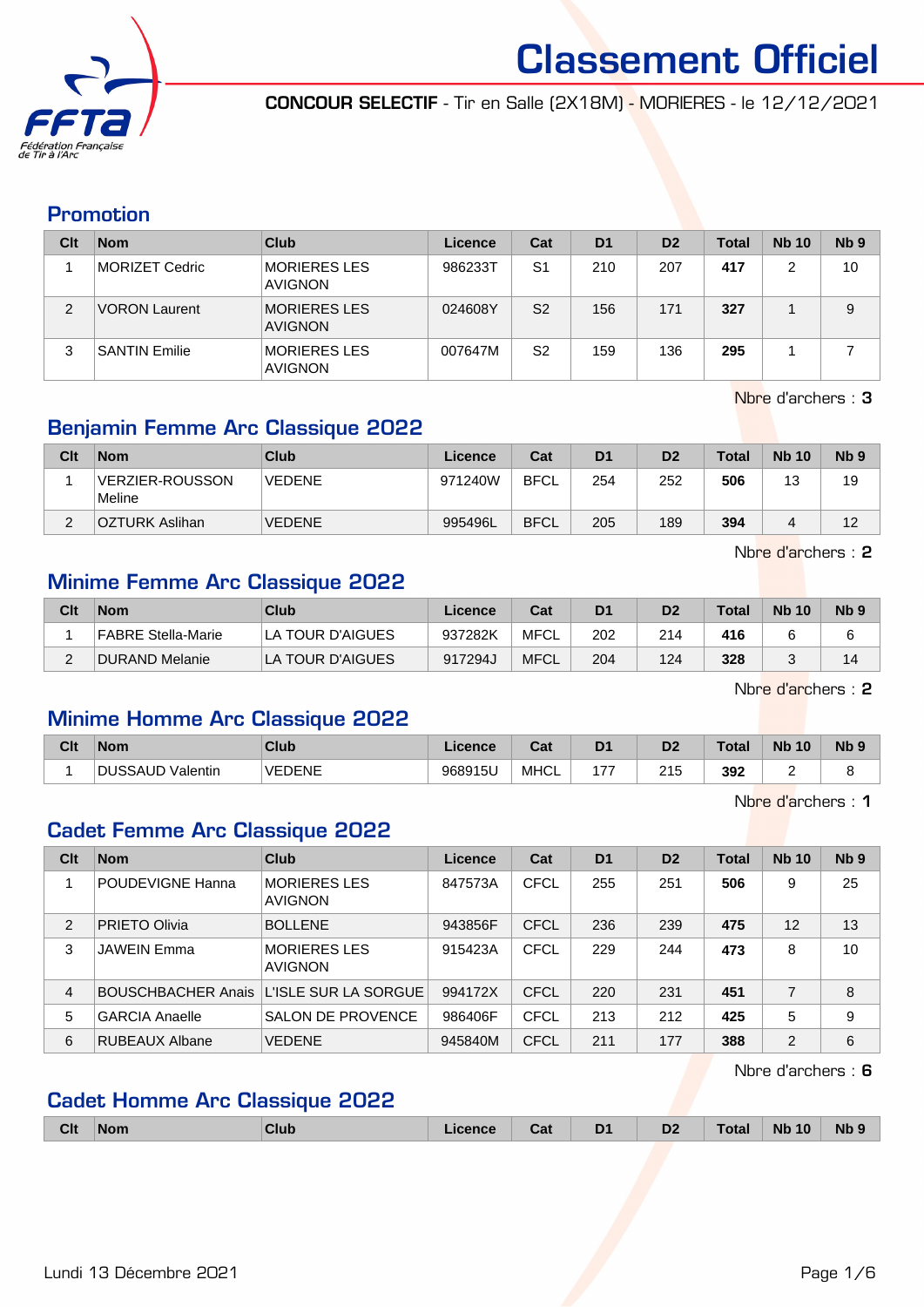

CONCOUR SELECTIF - Tir en Salle (2X18M) - MORIERES - le 12/12/2021

#### Cadet Homme Arc Classique 2022 (Suite)

| Clt            | <b>Nom</b>                | <b>Club</b>              | <b>Licence</b> | Cat         | D <sub>1</sub> | D <sub>2</sub> | <b>Total</b> | <b>Nb 10</b>   | N <sub>b</sub> <sub>9</sub> |
|----------------|---------------------------|--------------------------|----------------|-------------|----------------|----------------|--------------|----------------|-----------------------------|
|                | <b>RENAUDINEAU Alexis</b> | <b>MORNAS</b>            | 842366R        | <b>CHCL</b> | 267            | 276            | 543          | 22             | 25                          |
| 2              | <b>NOEL BRETON Lucas</b>  | <b>BOLLENE</b>           | 863102E        | <b>CHCL</b> | 257            | 242            | 499          | 16             | 14                          |
| 3              | <b>HARTMANN Alix</b>      | <b>MORNAS</b>            | 983273A        | <b>CHCL</b> | 252            | 242            | 494          | 11             | 16                          |
| $\overline{4}$ | <b>VIGNES Thibault</b>    | <b>VEDENE</b>            | 899237G        | <b>CHCL</b> | 241            | 242            | 483          | 13             | 10                          |
| 5              | <b>DEL BUEY Maxime</b>    | <b>SALON DE PROVENCE</b> | 020998Z        | <b>CHCL</b> | 233            | 232            | 465          | 5              | 16                          |
| 6              | PHAM TAN Dylan            | <b>MONTEUX</b>           | 967785R        | <b>CHCL</b> | 227            | 214            | 441          | 5              | 13                          |
| $\overline{7}$ | <b>LAMEY Pierre</b>       | LA TOUR D'AIGUES         | 959047T        | <b>CHCL</b> | 224            | 208            | 432          | 2              | 16                          |
| 8              | <b>FORT Damian</b>        | SALON DE PROVENCE        | 964849Z        | <b>CHCL</b> | 214            | 216            | 430          | 8              | 13                          |
| 9              | <b>PEYRACHON Soren</b>    | <b>CARPENTRAS</b>        | 010153L        | <b>CHCL</b> | 186            | 172            | 358          | $\overline{2}$ | 7                           |
| 10             | <b>CHATENET Theo</b>      | <b>SALON DE PROVENCE</b> | 981091D        | <b>CHCL</b> | 173            | 172            | 345          | 1              | $\overline{7}$              |
| 11             | <b>PALAU Gabriel</b>      | LA TOUR D'AIGUES         | 999382K        | <b>CHCL</b> | 145            | 104            | 249          | 2              | 5                           |

Nbre d'archers : 11

#### Junior Femme Arc Classique 2022

| Clt | <b>Nom</b>               | Club                                  | <b>Licence</b> | Cat         | D <sub>1</sub> | D <sub>2</sub> | <b>Total</b> | <b>Nb 10</b> | N <sub>b</sub> <sub>9</sub> |
|-----|--------------------------|---------------------------------------|----------------|-------------|----------------|----------------|--------------|--------------|-----------------------------|
|     | MATS Angelique           | <b>MONTEUX</b>                        | 921061D        | JFCL        | 267            | 252            | 519          | 14           | 21                          |
| ົ   | <b>THIBURCE Eleanore</b> | <b>CARPENTRAS</b>                     | 003514V        | <b>JFCL</b> | 231            | 209            | 440          | 2            | 11                          |
| っ   | <b>THIOT Serena</b>      | <b>MORIERES LES</b><br><b>AVIGNON</b> | 880469G        | JFCL        | 205            | 232            | 437          |              | 10                          |

Nbre d'archers : 3

#### Junior Homme Arc Classique 2022

| Clt | <b>Nom</b>     | Club                 | Licence | Cat         | D <sub>1</sub> | D <sub>2</sub> | Total | <b>Nb 10</b> | N <sub>b</sub> <sub>9</sub> |
|-----|----------------|----------------------|---------|-------------|----------------|----------------|-------|--------------|-----------------------------|
|     | CARBONNEL Enzo | L'ISLE SUR LA SORGUE | 742575X | JHCL        | 256            | 261            | 517   |              | 30                          |
|     | GUILLAUME Remi | <b>MONTEUX</b>       | 864997P | <b>JHCL</b> | 188            | 216            | 404   |              | 44                          |
|     | ∟ECLERC Ronan  | <b>MONTEUX</b>       | 832928G | <b>JHCL</b> | 203            | 187            | 390   |              | 44                          |

Nbre d'archers : 3

#### Senior 1 Femme Arc Classique 2022

| Clt | <b>Nom</b>        | Club   | ∠icence | ◠⌒ィ<br>ual             | D <sub>1</sub> | D <sub>0</sub> | Total           | <b>N<sub>b</sub></b><br>10 | <b>N<sub>b</sub></b> |
|-----|-------------------|--------|---------|------------------------|----------------|----------------|-----------------|----------------------------|----------------------|
|     | VAISSIERES Noemie | LAUDUN | 888060H | 0.4501<br>'⊤ا`ت<br>−ບ∟ | 248            | 269            | <b>EA7</b><br>J |                            | つら<br>ںے             |

Nbre d'archers : 1

#### Senior 1 Homme Arc Classique 2022

| Clt | <b>Nom</b>         | Club              | Licence | Cat     | D <sub>1</sub> | D2  | Total | <b>Nb 10</b> | N <sub>b</sub> <sub>9</sub> |
|-----|--------------------|-------------------|---------|---------|----------------|-----|-------|--------------|-----------------------------|
|     | OMBRY Theo         | <b>MONTEUX</b>    | 823114P | S1HCL   | 232            | 264 | 496   |              | 19                          |
| -   | <b>NOTO Cedric</b> | <b>CARPENTRAS</b> | 449026X | S1HCL * | 215            | 222 | 437   | ັ            |                             |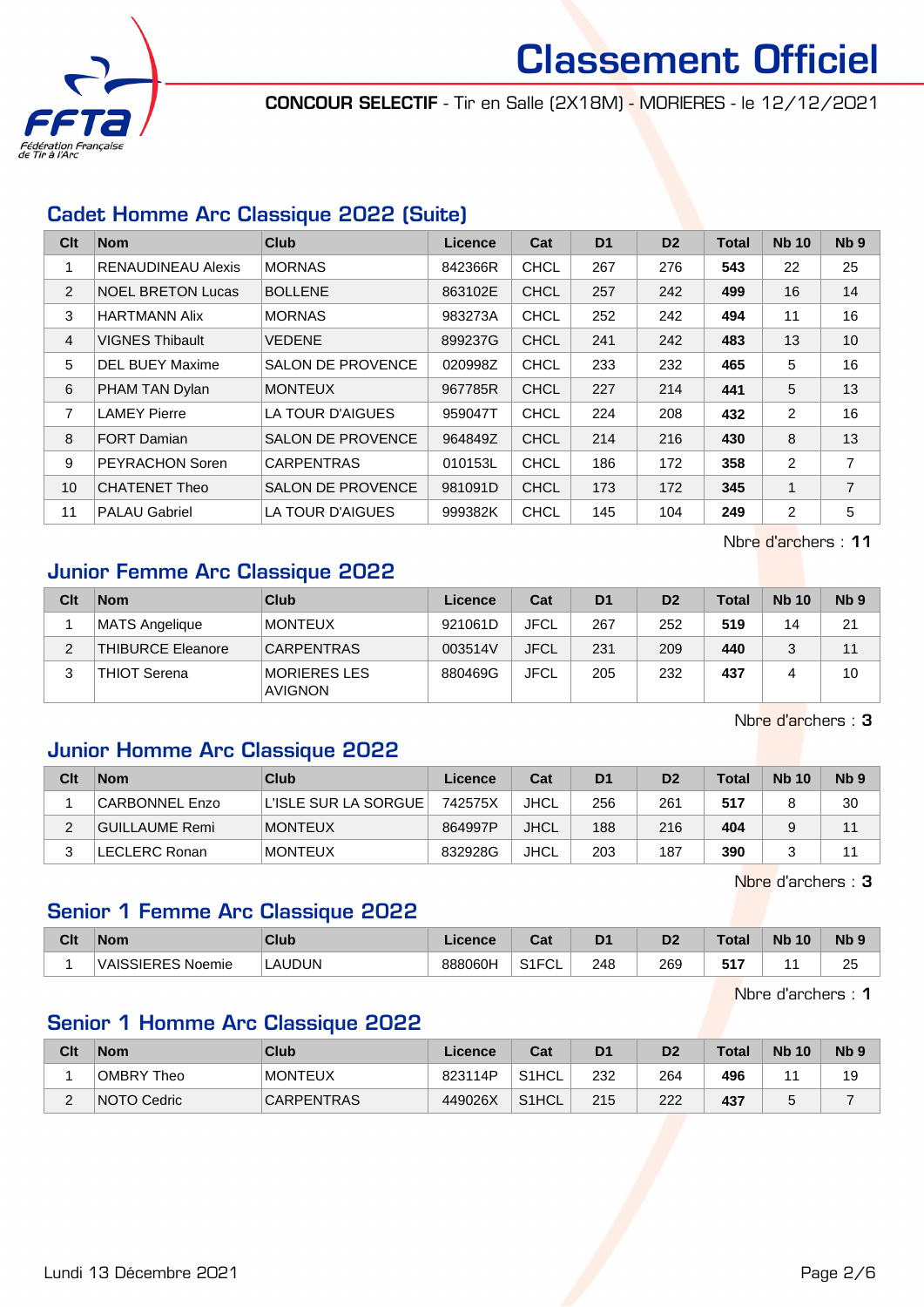

CONCOUR SELECTIF - Tir en Salle (2X18M) - MORIERES - le 12/12/2021

#### Senior 1 Homme Arc Classique 2022 (Suite)

| Clt | <b>Nom</b>              | Club           | ∠icence | יה<br>⊍αι          | D <sub>1</sub> | D <sub>2</sub> | Total | <b>N<sub>b</sub></b><br>10 | N <sub>b</sub> <sub>9</sub> |
|-----|-------------------------|----------------|---------|--------------------|----------------|----------------|-------|----------------------------|-----------------------------|
| ∽   | <b>GENDRON Pierrick</b> | <b>BOLLENE</b> | 801846X | S <sub>1</sub> HCL | 044            | 208            | 419   |                            | $\overline{ }$<br>. .       |

Nbre d'archers : 3

## Senior 2 Femme Arc Classique 2022

| Clt | <b>Nom</b>               | Club                 | Licence | Cat                | D <sub>1</sub> | D <sub>2</sub> | Total | <b>Nb 10</b> | N <sub>b</sub> <sub>9</sub> |
|-----|--------------------------|----------------------|---------|--------------------|----------------|----------------|-------|--------------|-----------------------------|
|     | DUNEAU Brigitte          | <b>MORNAS</b>        | 836872U | S <sub>2</sub> FCL | 262            | 254            | 516   | 15           | 20                          |
|     | <b>VERMONET Laurence</b> | <b>VEDENE</b>        | 924618V | S <sub>2</sub> FCL | 249            | 228            | 477   |              | 17                          |
|     | ∣SERTA Sandrine_         | L'ISLE SUR LA SORGUE | 995939T | S <sub>2</sub> FCL | 228            | 249            | 477   |              | 17                          |

Nbre d'archers : 3

#### Senior 2 Homme Arc Classique 2022

| Clt            | <b>Nom</b>                     | <b>Club</b>                           | <b>Licence</b> | Cat                | D <sub>1</sub> | D <sub>2</sub> | <b>Total</b> | <b>Nb 10</b>   | N <sub>b</sub> <sub>9</sub> |
|----------------|--------------------------------|---------------------------------------|----------------|--------------------|----------------|----------------|--------------|----------------|-----------------------------|
| 1              | <b>MOY Frederic</b>            | VEDENE                                | 723739Y        | S2HCL              | 289            | 276            | 565          | 32             | 23                          |
| 2              | <b>VERMONET Noel</b>           | <b>VEDENE</b>                         | 784969C        | S2HCL              | 266            | 267            | 533          | 16             | 29                          |
| 3              | <b>GISBERT Bruno</b>           | <b>VEDENE</b>                         | 687030X        | S2HCL              | 265            | 266            | 531          | 16             | 24                          |
| $\overline{4}$ | <b>SUBE Christophe</b>         | <b>CARPENTRAS</b>                     | 888618P        | S2HCL              | 247            | 263            | 510          | 8              | 26                          |
| 5              | <b>ICARD Daniel</b>            | <b>MONTEUX</b>                        | 830567R        | S2HCL              | 244            | 260            | 504          | 10             | 20                          |
| 6              | <b>ALTEYRAC Christophe</b>     | <b>MONTEUX</b>                        | 989981S        | S2HCL              | 248            | 247            | 495          | 10             | 19                          |
| $\overline{7}$ | <b>RENAUDINEAU Fabrice</b>     | <b>MORNAS</b>                         | 857098D        | S2HCL              | 243            | 249            | 492          | 13             | 13                          |
| 8              | <b>BOUSCHBACHER</b><br>Laurent | L'ISLE SUR LA SORGUE                  | 980664P        | S2HCL              | 247            | 230            | 477          | 9              | 15                          |
| 9              | <b>DUNEAU Felix</b>            | <b>MORNAS</b>                         | 836869R        | S2HCL              | 234            | 238            | 472          | 9              | 16                          |
| 10             | <b>GRUET David</b>             | <b>LAUDUN</b>                         | 303346Z        | S2HCL              | 229            | 240            | 469          | $\overline{4}$ | 17                          |
| 11             | <b>COCHET Luc</b>              | <b>CARPENTRAS</b>                     | 451428H        | S2HCL              | 211            | 227            | 438          | 5              | 10                          |
| 12             | <b>KROUN Philippe</b>          | <b>ISTRES</b>                         | 016272M        | S2HCL              | 225            | 210            | 435          | 9              | $\overline{7}$              |
| 13             | DELNOY Jean-FranÇois           | <b>CARPENTRAS</b>                     | 961299R        | S2HCL              | 222            | 199            | 421          | $\overline{7}$ | 10                          |
| 14             | <b>MARCO Thierry</b>           | VEDENE                                | 995516H        | S2HCL              | 200            | 214            | 414          | 5              | 9                           |
| 15             | <b>THIOT Philippe</b>          | <b>MORIERES LES</b><br><b>AVIGNON</b> | 911779P        | S <sub>2</sub> HCL | 191            | 193            | 384          | 2              | 5                           |

Nbre d'archers : 15

#### Senior 3 Femme Arc Classique 2022

| Clt | <b>Nom</b>            | Club                 | Licence | Cat   | D <sub>1</sub> | D <sub>2</sub> | Total | <b>Nb 10</b> | Nb <sub>9</sub> |
|-----|-----------------------|----------------------|---------|-------|----------------|----------------|-------|--------------|-----------------|
|     | <b>SAGNIER Gisele</b> | <b>VEDENE</b>        | 947083N | S3FCL | 253            | 248            | 501   | 10           | 24              |
|     | ELEOUET Magali        | <b>VEDENE</b>        | 833410F | S3FCL | 212            | 217            | 429   |              |                 |
|     | FISCHER Annie         | <b>CHATEAURENARD</b> | 956599G | S3FCL | 115            | 138            | 253   |              |                 |

Nbre d'archers : 3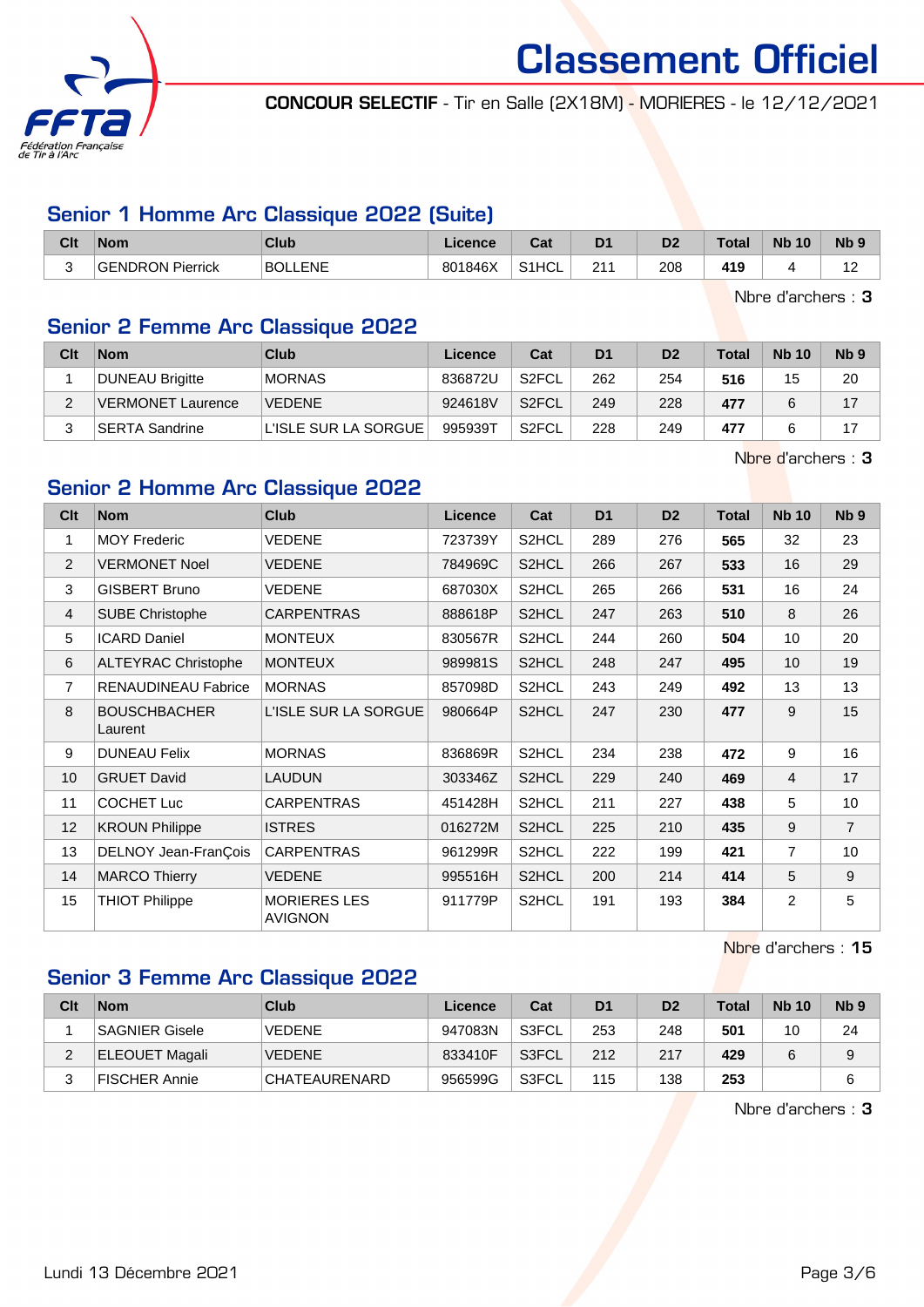

CONCOUR SELECTIF - Tir en Salle (2X18M) - MORIERES - le 12/12/2021

#### Senior 3 Homme Arc Classique 2022

| Clt            | <b>Nom</b>                 | Club              | Licence | Cat   | D <sub>1</sub> | D <sub>2</sub> | <b>Total</b> | <b>Nb 10</b> | Nb <sub>9</sub> |
|----------------|----------------------------|-------------------|---------|-------|----------------|----------------|--------------|--------------|-----------------|
|                | <b>CANNATA Dominique</b>   | CAVAILLON         | 807725M | S3HCL | 258            | 260            | 518          | 14           | 25              |
| $\overline{2}$ | <b>NARI</b> Gerard         | <b>CARPENTRAS</b> | 748706L | S3HCL | 240            | 256            | 496          | 10           | 20              |
| 3              | <b>CAPDEPON Philippe</b>   | <b>VEDENE</b>     | 802904X | S3HCL | 244            | 243            | 487          | 10           | 20              |
| 4              | BARTHELEMY Jean<br>Denis   | <b>CARPENTRAS</b> | 090279E | S3HCL | 244            | 242            | 486          | 7            | 17              |
| 5              | <b>BAY Marcel</b>          | <b>PELISSANNE</b> | 432721Z | S3HCL | 247            | 235            | 482          | 9            | 11              |
| 6              | PEREIRA DA SILVA<br>Daniel | <b>MORNAS</b>     | 611714G | S3HCL | 232            | 245            | 477          | 10           | 13              |
| 7              | <b>BAILLY Denis</b>        | <b>CARPENTRAS</b> | 337809J | S3HCL | 219            | 229            | 448          | 11           | 10              |

Nbre d'archers : 7

#### Junior Homme Arc à Poulies 2022

| Clt | <b>Nom</b>         | Club                   | ∟icence | <b>Cost</b><br>val | D1  | D2  | $\tau$ otal | <b>N<sub>b</sub></b><br>10 | N <sub>b</sub> <sub>9</sub> |
|-----|--------------------|------------------------|---------|--------------------|-----|-----|-------------|----------------------------|-----------------------------|
|     | <b>ORUS Nathan</b> | LON DE PROVENCE<br>SAL | 918625F | <b>JHCO</b>        | 263 | 235 | 498         |                            | ົ<br>ັ                      |

Nbre d'archers : 1

#### Senior 1 Femme Arc à Poulies 2022

| Clt | <b>Nom</b>    | Club                           | Licence | Cat                | D <sub>1</sub> | D <sub>2</sub> | <b>Total</b> | <b>Nb 10</b> | N <sub>b</sub> <sub>9</sub> |
|-----|---------------|--------------------------------|---------|--------------------|----------------|----------------|--------------|--------------|-----------------------------|
|     | REGGIANI InEs | MORIERES LES<br><b>AVIGNON</b> | 793911X | S <sub>1</sub> FCO | 277<br>ے       | 274            | 551          | . ب          | 41                          |

Nbre d'archers : 1

#### Senior 1 Homme Arc a Poulies 2022

| Clt | <b>Nom</b>             | Club                 | Licence |                    | D1  |     | $\tau$ otal | <b>N<sub>b</sub></b><br>10 | N <sub>b</sub> <sub>9</sub> |
|-----|------------------------|----------------------|---------|--------------------|-----|-----|-------------|----------------------------|-----------------------------|
|     | CARBONNEL<br>Alexandre | L'ISLE SUR LA SORGUE | 742573V | S <sub>1</sub> HCO | 280 | 279 | 559         | 20                         | 39                          |

Nbre d'archers : 1

#### Senior 2 Homme Arc à Poulies 2022

| Clt | <b>Nom</b>       | Club                     | Licence | Cat                            | D <sub>1</sub> | D <sub>2</sub> | $\tau$ otal | <b>Nb 10</b> | N <sub>b</sub> <sub>9</sub> |
|-----|------------------|--------------------------|---------|--------------------------------|----------------|----------------|-------------|--------------|-----------------------------|
|     | ∣DESVERNOIS Eric | <b>SALON DE PROVENCE</b> | 310823B | S <sub>2</sub> H <sub>CO</sub> | 280            | 283            | 563         | 25           | 33                          |
|     | JANIAUT Yannick  | <b>SALON DE PROVENCE</b> | 941628J | S <sub>2</sub> HCO             | 250            | 271            | 521         | 10           | 38                          |
|     | MATS Laurent     | <b>MONTEUX</b>           | 981808H | S <sub>2</sub> HCO             | 246            | 252            | 498         |              | 27                          |

Nbre d'archers : 3

#### Senior 3 Femme Arc à Poulies 2022

| Clt | <b>Nom</b>                   | Club          | ∟icence∴ | Cat   | D <sub>1</sub> | D <sub>2</sub> | <b>Total</b> | <b>Nb 10</b> | N <sub>b</sub> <sub>9</sub> |
|-----|------------------------------|---------------|----------|-------|----------------|----------------|--------------|--------------|-----------------------------|
|     | PEREIRA DA SILVA<br>Patricia | <b>MORNAS</b> | 611712E  | S3FCO | 251            | 252            | 503          |              | າາ<br>ےں                    |

Nbre d'archers : 1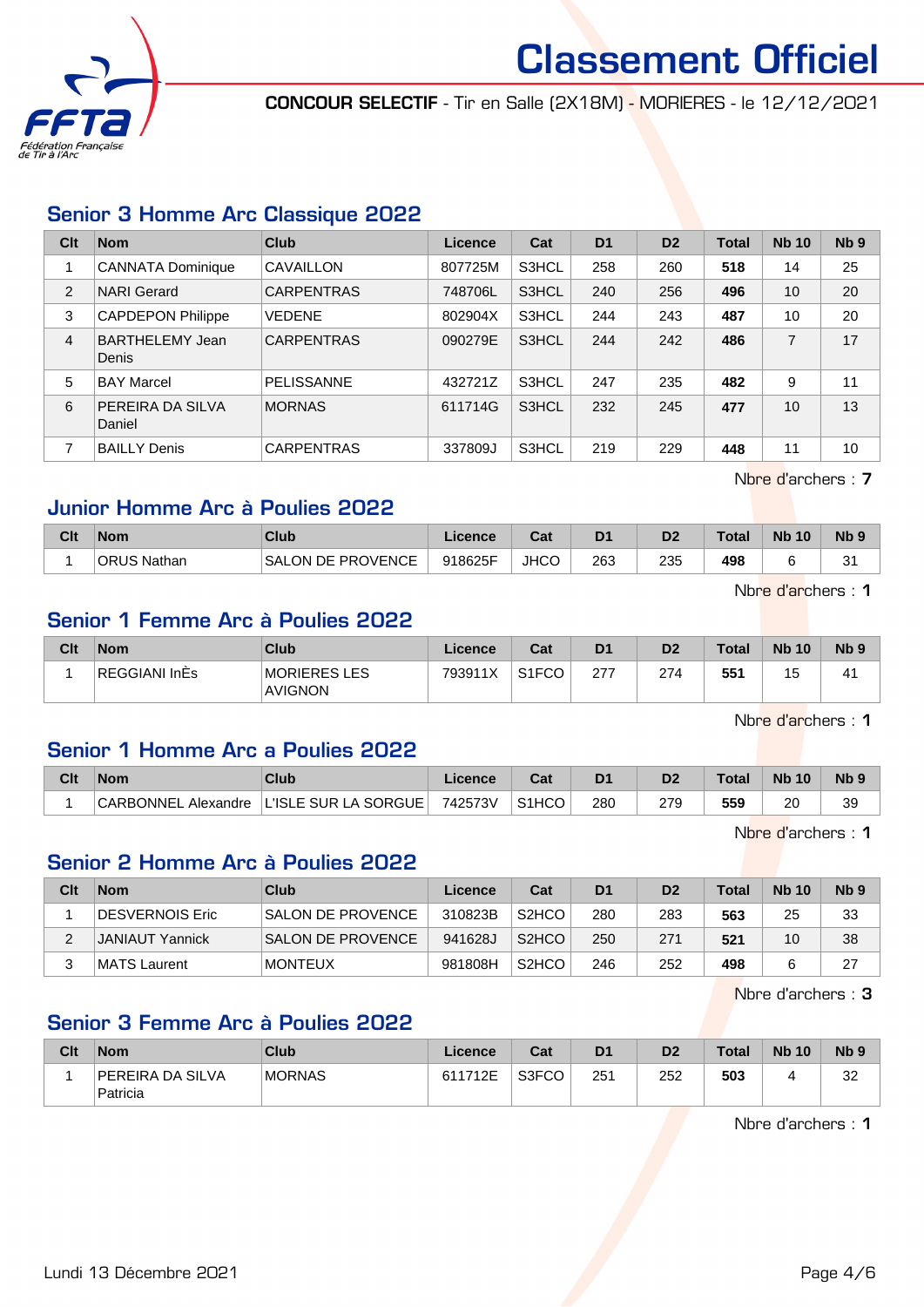

CONCOUR SELECTIF - Tir en Salle (2X18M) - MORIERES - le 12/12/2021

#### Senior 3 Homme Arc à Poulies 2022

| Clt | <b>Nom</b>            | Club                                  | Licence | Cat   | D <sub>1</sub> | D <sub>2</sub> | <b>Total</b> | <b>Nb 10</b> | N <sub>b</sub> <sub>9</sub> |
|-----|-----------------------|---------------------------------------|---------|-------|----------------|----------------|--------------|--------------|-----------------------------|
|     | <b>METAYER Erick</b>  | <b>ISTRES</b>                         | 302211R | S3HCO | 262            | 271            | 533          | 8            | 40                          |
| 2   | VIDAL Jacques         | <b>MORIERES LES</b><br><b>AVIGNON</b> | 363130G | S3HCO | 267            | 241            | 508          | 14           | 27                          |
| 3   | <b>MICHEL Maurice</b> | <b>ISTRES</b>                         | 311531W | S3HCO | 241            | 254            | 495          | 10           | 32                          |
| 4   | <b>EZER Philippe</b>  | <b>ISTRES</b>                         | 907901Z | S3HCO | 241            | 241            | 482          |              | 29                          |
| 5   | <b>FISCHER Gerard</b> | CHATEAURENARD                         | 948721U | S3HCO | 127            | 126            | 253          |              | 4                           |

Nbre d'archers : 5

Nbre d'archers : 1

#### Cadet Homme Bare Bow 2022

| Clt | <b>Nom</b>              | Club                       | Licence               | r.,<br>val  | D <sub>1</sub> | D <sub>2</sub> | <b>Total</b>    | <b>N<sub>b</sub></b><br>10 | N <sub>b</sub> s |
|-----|-------------------------|----------------------------|-----------------------|-------------|----------------|----------------|-----------------|----------------------------|------------------|
|     | Camille<br><b>PUPET</b> | <b>TOUR D'AIGUES</b><br>LΑ | 017311C<br>- 12<br>ັບ | <b>CHBB</b> | 248            | 243            | 49 <sup>4</sup> |                            | 18               |

Adultes Homme Bare Bow 2022

| Clt           | <b>Nom</b>                 | Club                                  | Licence | Cat                | D <sub>1</sub> | D <sub>2</sub> | <b>Total</b> | <b>Nb 10</b>   | Nb <sub>9</sub> |
|---------------|----------------------------|---------------------------------------|---------|--------------------|----------------|----------------|--------------|----------------|-----------------|
|               | <b>PUPET Matthieu</b>      | LA TOUR D'AIGUES                      | 847600E | S <sub>2</sub> HBB | 236            | 239            | 475          | 7              | 15              |
|               | RAZ Theodore               | CAVAILLON                             | 895326F | S3HBB              | 221            | 227            | 448          | 8              | 10              |
| $\mathcal{P}$ | <b>CLEMENT Jean Michel</b> | LA TOUR D'AIGUES                      | 891398L | S <sub>2</sub> HBB | 216            | 231            | 447          | 7              | 11              |
| 2             | <b>CRENIER Dominique</b>   | LA TOUR D'AIGUES                      | 677652D | S3HBB              | 207            | 221            | 428          | 3              | 10              |
| 3             | AMAT Pierre- Jean          | <b>MORIERES LES</b><br><b>AVIGNON</b> | 714966M | S3HBB              | 211            | 194            | 405          | 4              | 8               |
| 3             | <b>GIRARDOT Thierry</b>    | <b>MONTEUX</b>                        | 967788U | S <sub>2</sub> HBB | 162            | 192            | 354          | $\overline{7}$ | 11              |
| 4             | <b>HENRY Herve</b>         | CAVAILLON                             | 936888G | S3HBB              | 199            | 158            | 357          | $\overline{2}$ | 5               |

Nbre d'archers : 7

## Autres tirs

#### Senior 3 Homme Arc Classique 2022

| Tir   | <b>Nom</b>               | Club              | Licence | Cat   | D <sub>1</sub> | D <sub>2</sub> | <b>Total</b> | <b>Nb 10</b> | N <sub>b</sub> <sub>9</sub> |
|-------|--------------------------|-------------------|---------|-------|----------------|----------------|--------------|--------------|-----------------------------|
| Tir 2 | <b>BAY Marcel</b>        | <b>PELISSANNE</b> | 432721Z | S3HCL | 243            | 232            | 475          |              | 15                          |
| Tir 2 | BARTHELEMY Jean<br>Denis | <b>CARPENTRAS</b> | 090279E | S3HCL | 236            | 232            | 468          |              | 6                           |

Nbre d'archers : 2

#### Adultes Homme Bare Bow 2022

| Tir   | <b>Nom</b>   | Club             | ∟icence⊦ | Cat   | D <sub>1</sub> | D <sub>2</sub> | <b>Total</b> | <b>Nb 10</b> | N <sub>b</sub> <sub>9</sub> |
|-------|--------------|------------------|----------|-------|----------------|----------------|--------------|--------------|-----------------------------|
| Tir 2 | RAZ Theodore | CAVAILLON        | 895326F  | S3HBB | 221            | 235            | 456          |              | 18                          |
| Tir 2 | HENRY Herve  | <b>CAVAILLON</b> | 936888G  | S3HBB | 210            | 200            | 410          |              | 10                          |

Nbre d'archers : 2

Nombre total d'archers : 83